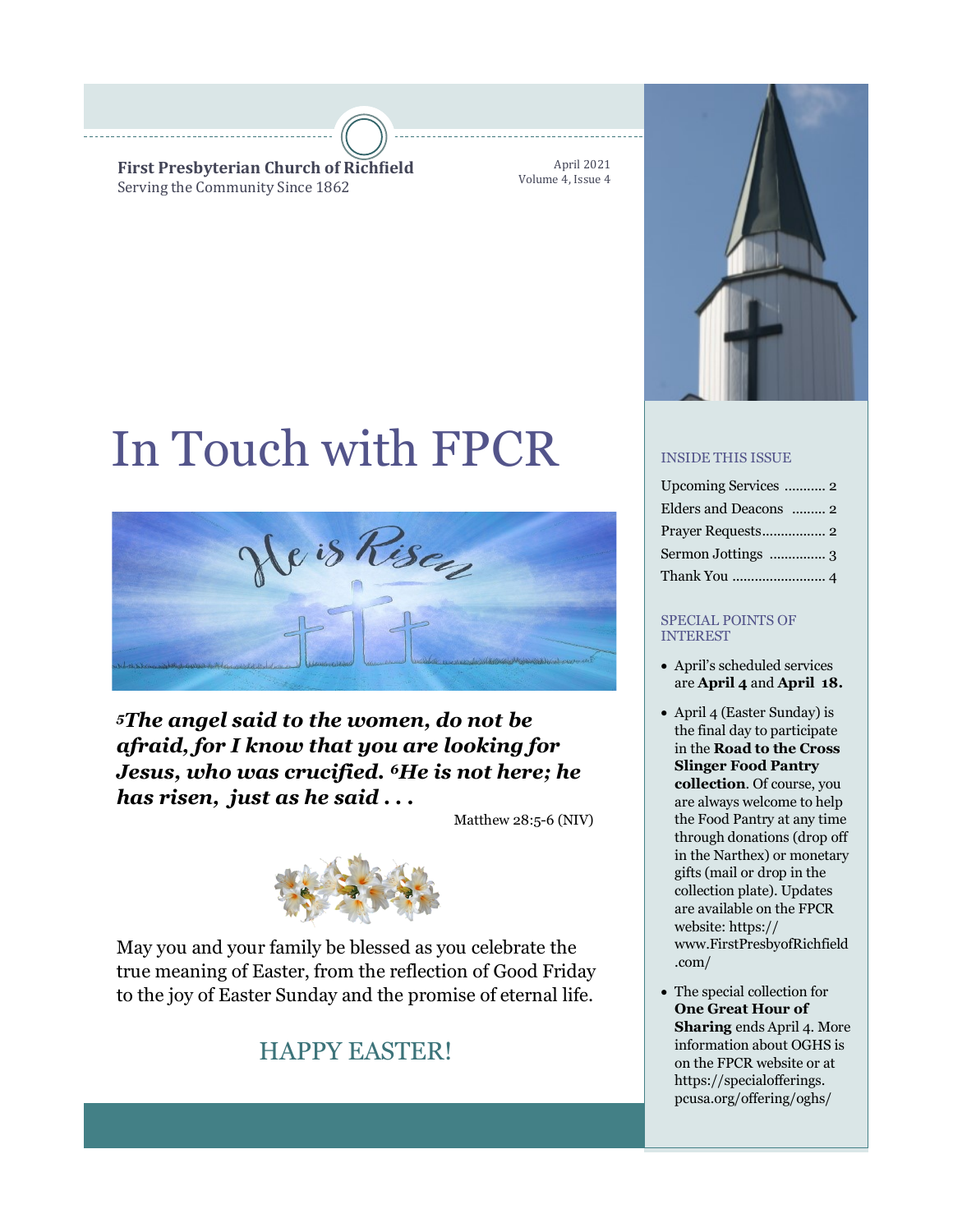## UPCOMING **SERVICES**

*All are welcome for upcoming 10 a.m. Sunday Services.*

#### **APRIL 4 EASTER SUNDAY**

**APRIL 18**

**MAY 9**

**MAY 23**

**JUNE 6**

*Mask, social distancing, and hand sanitizing requested.*

*Updated information is posted on the website: www.FirstPresbyofRichfield .com*

## ELDERS AND BOARD OF DEACONS

*Elders* **Carol Frank Jim Frank Debbie Heppe Melissa Kujawa Rick Romanski**

*Clerk of Session* **Elaine Schmidt**

*Deacons* **Emma Kujawa Cathy Romanski**

### FPCR PRAYER REQUESTS

FPCR loves to pray for its family and friends both individually and as a group. During this time of COVID, however, communication of prayer needs has been more difficult. Therefore, if you would like us to pray for you, a loved one, or a friend, either contact us by email (FirstPresbyofRichfield@gmail. com) or notify Elaine Schmidt (phone: 262-224-3929).

Please add as much information as you feel comfortable sharing.

We will communicate your request via email or phone to the congregation.

If you receive a request to pray from FPCR and



do not wish to participate in this "prayer chain," please either send an email to FPCR or contact Elaine Schmidt. You will be removed from the list.

## INSTALLATION SERVICE PICTURES

Check out pictures from the March 14 service on the FPCR website. From the website (www.FirstPresbyofRichfield.com) click the menu button titled *Pictures*.

[https://www.firstpresbyofrichfield.com/picture](https://www.firstpresbyofrichfield.com/picture-galleries)-galleries



## MISSION PLEDGE THANK YOU

FPCR received the following from **Rachel Yates**, Presbytery Executive, Presbytery of Milwaukee:

*"With deep gratitude, I write to acknowledge your generous mission pledge—and payment! of \$450. We recognize the sacrifice that your gift represents in this time. Your willingness to contribute to our shared ministries in* 

*Southeastern Wisconsin and beyond is a sign of your hope, faith, and commitment to our collective future. What a blessing!* 

*. . . On behalf of the Presbytery of Milwaukee, I give thanks to God for your partnership in these [*Matthew 25] *efforts and look forward to how we can faithfully grow God's church in this new year."*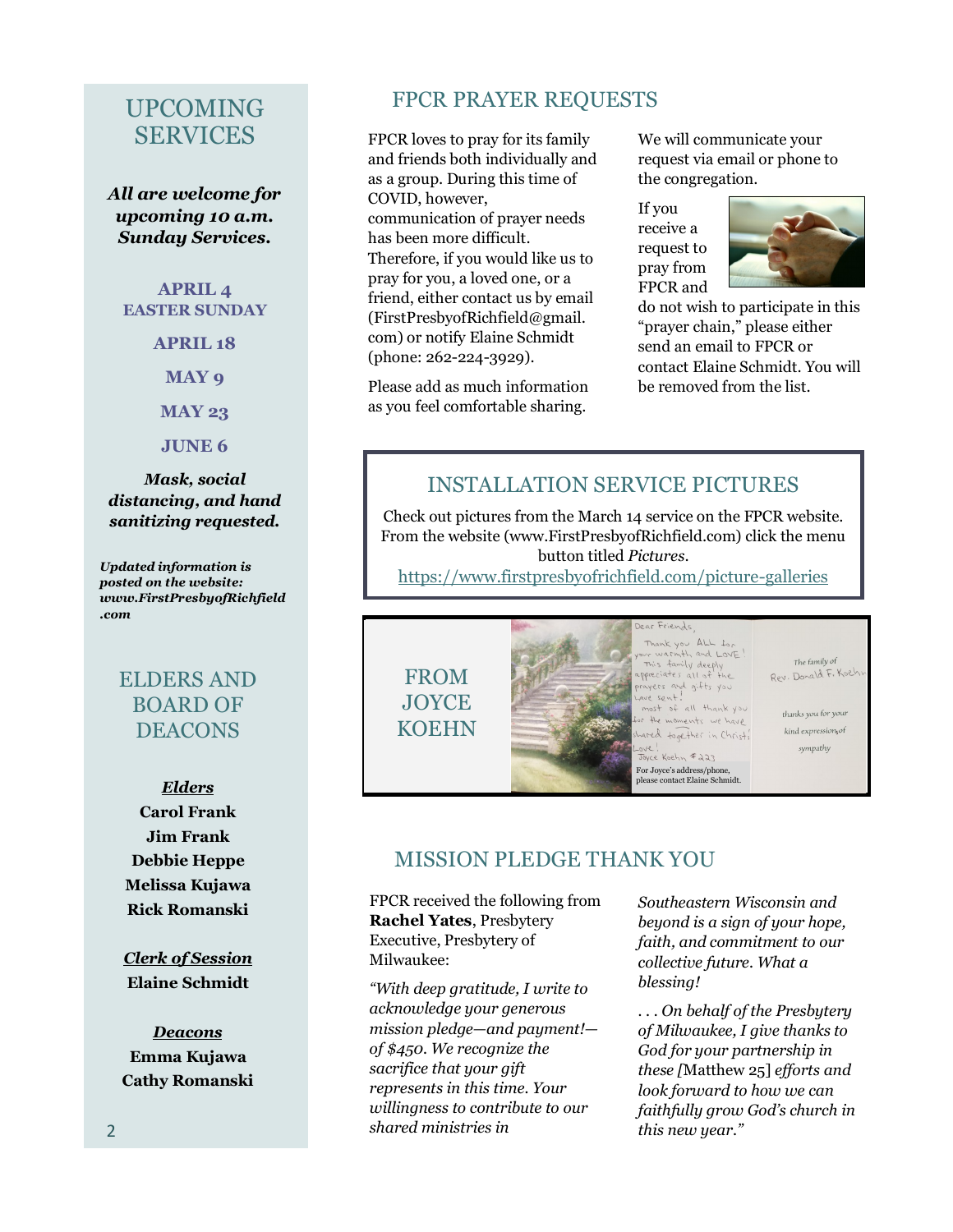

## SERMON JOTTINGS

*To assist with following the continuum of church lessons and sermons, here are summary notes from March's services.*

#### Date: **March 7, 2021 (Mr. Paul Zachow, M.A.P.S)** Text: **I Corinthians 1:18-31** Sermon*: God's Foolishness and Wisdom*

*In the reading, Paul addresses the Gentile Corinthian Church because there are differences, scandals, and confusion. Church members are following the way of the culture rather than the cross.*

- The apostle Paul tries to show proper life according to the gospel and tries to help the Corinthians live a more wholesome life.
- He rejects the world's standards. The boasting, pride, scandals, and factionalism are "foolishness".
- Christ is identified with wisdom, righteousness, and living appropriate to God.
- We are to follow the wisdom of love (found in Christ) and the Road to the Cross. The wisdom of God means to turn away from the wisdom of the world.

#### Date: **March 14, 2021 (Pastor Cathy Manthei)** Text: **John 3:14-21** Sermon*: Nicodemus and Jesus Converse*

*The Pharisee Nicodemus comes to Jesus in the privacy of night. They converse. Jesus explains that no one will see the kingdom of God unless they are born again. This confuses Nicodemus. Jesus explains that he speaks of heavenly (spiritual) things.*

- Jesus is trying to help Nicodemus expand his belief about living into eternity. A loving God of extravagant grace makes this a difficult concept to conceive of much less believe.
- Lent = Repentance and Renewed Commitment. It is a moment of decision. Are we who we say we are? Are we living the way we want to? No single answer.
- God's word isn't an overall blanket for all. It is personal for each of us depending on need.
- We are already condemned; and we have a narrow mindset, are selfish, and aimless. We shun the word but blame God. We should be honest—Lord, I believe . . . Please help my unbelief.
- Salvation is not based on what we do or give, how we act, or how passionately we believe. Salvation is always God's doing. It is the freeing moment where we rest assured that one day we will be received "home" in love.

Date: **March 21, 2021 (Mr. Paul Zachow, M.A.P.S)** Text: **Jeremiah 31:31-34** Sermon*: A New Covenant* Summarized by: **Elaine Schoeni**

- A covenant is a bond between two parties where each does something for the other.
- A new covenant is coming. It will not be like the covenant before which the Israelites broke in the desert. There was conflict among them. They were not faithful. They were cruel and violent. They broke away from the covenant.
- Jeremiah looks forward to a new covenant. There is hope for all. It will be a covenant of love and hope from God to us. God journeys along with us through the pandemic and the craziness of our country.

*(Continued on page 4)*

# **HAPPY** BIRTHDAY

to the following individuals with birthdays in **April.**  We wish you many more years of God's blessings.

**11—Jean Schoeni**

- **13—Elaine Schoeni**
- **23—Jean Zeller**

**28—Ron Grunke**

**29—Allen Schoeni**



# **HAPPY** ANNIVERSARY

to the following couple who is celebrating their wedding anniversary in **April.** May the Lord bless you and keep you for many more years to come.

**22—Mike & Debbie Heppe**